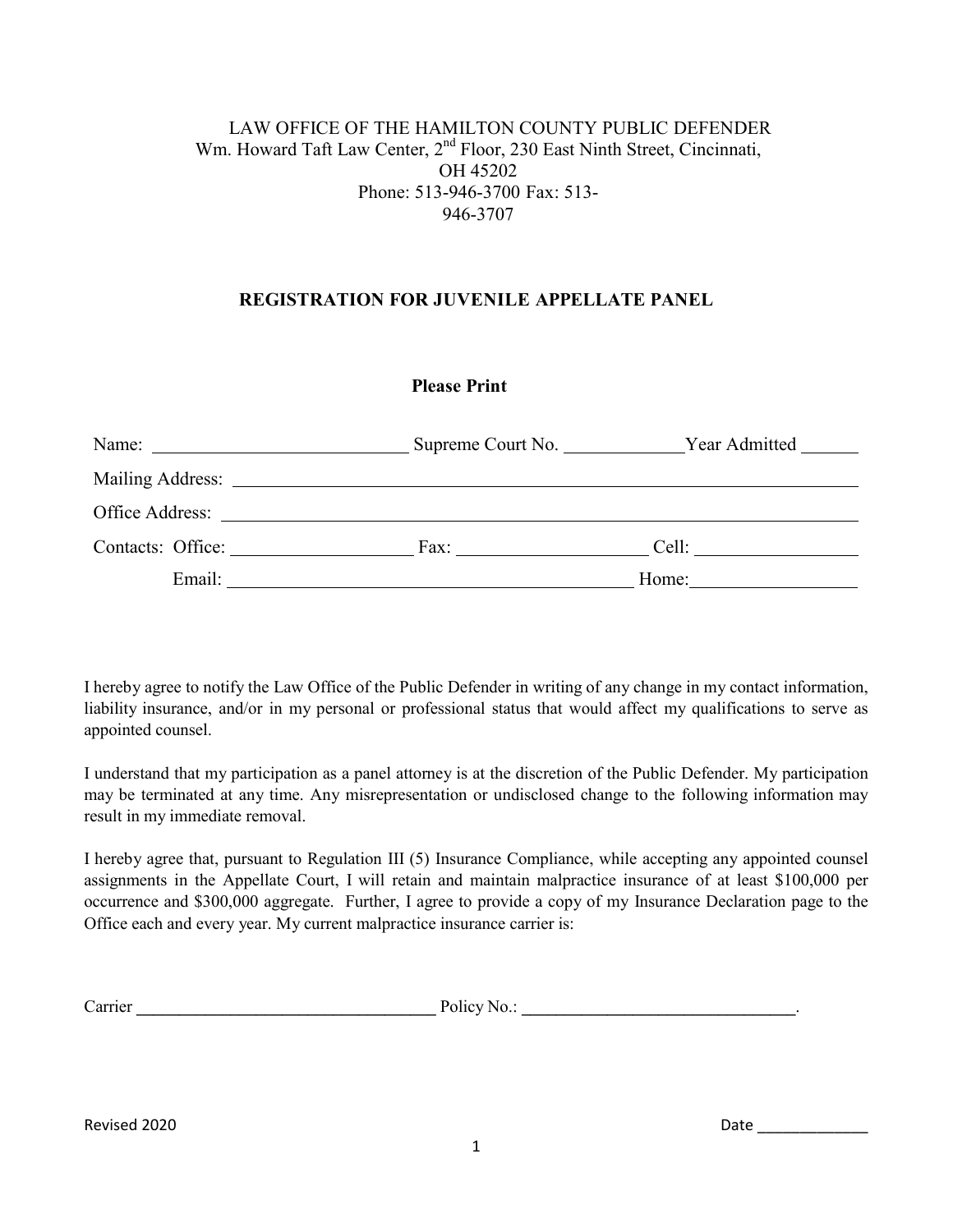#### **EXPERIENCE**

- (1) I have practiced juvenile appellate law in Hamilton County for  $\Box$  years and as a lawyer for a total of years.
- (2) During the course of my legal career, I have obtained the following juvenile delinquency and/or juvenile appellate experience:

 $\_$ 

 $\_$ 

\_\_\_\_\_\_\_\_\_\_\_\_\_\_\_\_\_\_\_\_\_\_\_\_\_\_\_\_\_\_\_\_\_\_\_\_\_\_\_\_\_\_\_\_\_\_\_\_\_\_\_\_\_\_\_\_\_\_\_\_\_\_\_\_\_\_\_\_\_\_\_\_\_\_\_\_\_\_\_\_\_\_\_\_\_\_\_\_

\_\_\_\_\_\_\_\_\_\_\_\_\_\_\_\_\_\_\_\_\_\_\_\_\_\_\_\_\_\_\_\_\_\_\_\_\_\_\_\_\_\_\_\_\_\_\_\_\_\_\_\_\_\_\_\_\_\_\_\_\_\_\_\_\_\_\_\_\_\_\_\_\_\_\_\_\_\_\_\_\_\_\_\_\_\_\_\_

\_\_\_\_\_\_\_\_\_\_\_\_\_\_\_\_\_\_\_\_\_\_\_\_\_\_\_\_\_\_\_\_\_\_\_\_\_\_\_\_\_\_\_\_\_\_\_\_\_\_\_\_\_\_\_\_\_\_\_\_\_\_\_\_\_\_\_\_\_\_\_\_\_\_\_\_\_\_\_\_\_\_\_\_\_\_\_\_

\_\_\_\_\_\_\_\_\_\_\_\_\_\_\_\_\_\_\_\_\_\_\_\_\_\_\_\_\_\_\_\_\_\_\_\_\_\_\_\_\_\_\_\_\_\_\_\_\_\_\_\_\_\_\_\_\_\_\_\_\_\_\_\_\_\_\_\_\_\_\_\_\_\_\_\_\_\_\_\_\_\_\_\_\_\_\_\_

\_\_\_\_\_\_\_\_\_\_\_\_\_\_\_\_\_\_\_\_\_\_\_\_\_\_\_\_\_\_\_\_\_\_\_\_\_\_\_\_\_\_\_\_\_\_\_\_\_\_\_\_\_\_\_\_\_\_\_\_\_\_\_\_\_\_\_\_\_\_\_\_\_\_\_\_\_\_\_\_\_\_\_\_\_\_\_\_

Please check all that apply.

**(1) Where the matter involves the appeal of a case where a child has been found to be unruly, truant, in violation of a court order, or delinquent by reason committing an act that would be a misdemeanor or a felony of the third, fourth of fifth degree, within two years prior to the appointment you have:**

 $\overline{a}$ 

\_\_\_\_\_ completed a minimum of nine hours of continuing legal education, certified by the Ohio Supreme Court commission on continuing legal education, in the areas of appellate practice and procedure and juvenile delinquency practice and procedure; or

successfully completed a clinical education program focusing on appellate practice and procedure and a minimum of six hours of continuing legal education in the area of juvenile delinquency practice and procedure; or



\_\_\_\_\_ successfully completed a clinical education program focusing on juvenile delinquency practice and procedure and a minimum of six hours of continuing legal education in the area of appellate practice and procedure.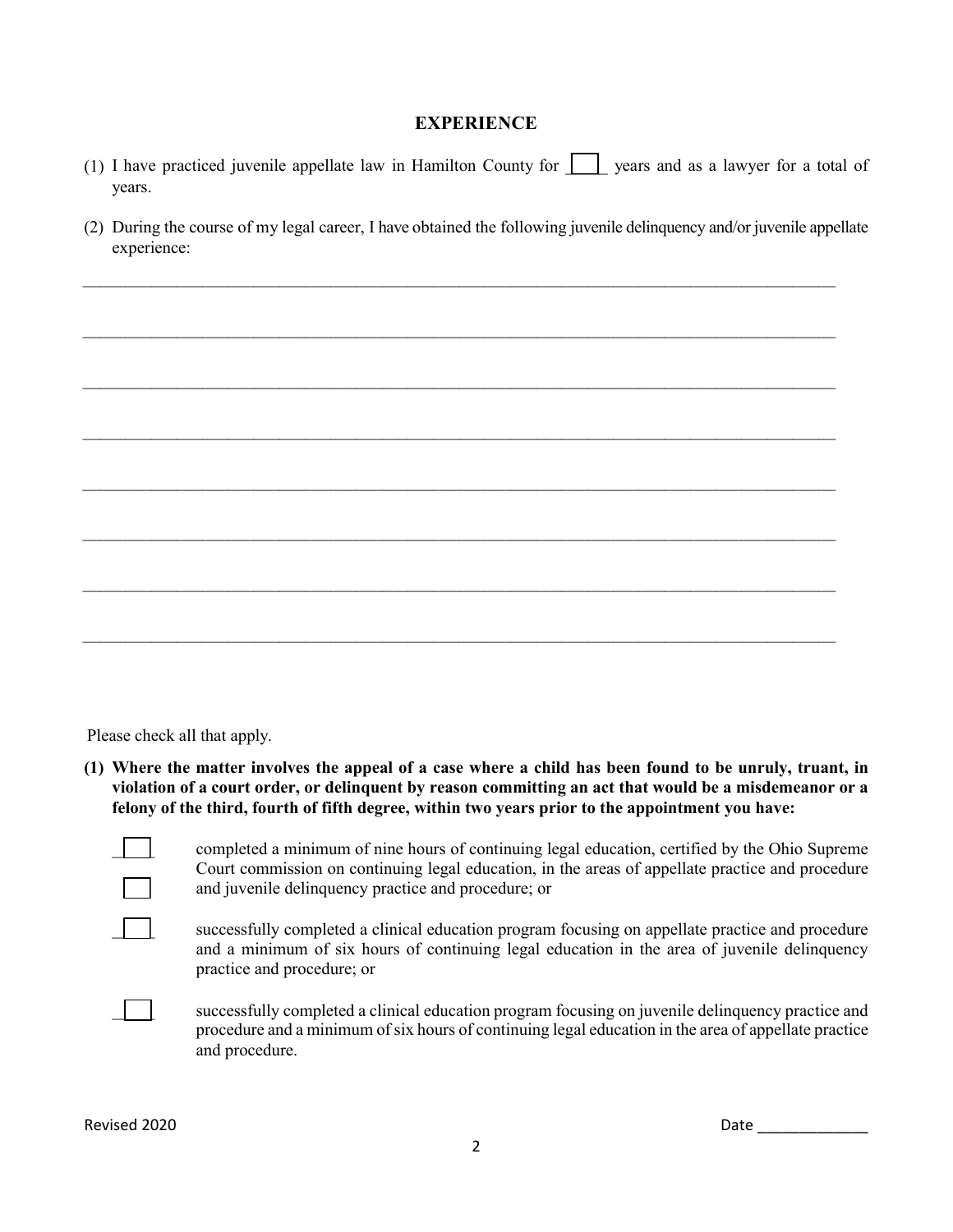**(2) Where the matter involves the appeal of a case where a child has been found to be delinquent by reason of committing an act that would be a felony of the first or second degree, within two years prior to the appointment you have:**



\_\_\_\_\_ completed a minimum of twelve hours of continuing legal education, certified by the Ohio Supreme Court commission on continuing legal education, at least six of which must be in the area of juvenile delinquency practice, and at least six of which must be in the area of appellate practice; and



At least two years of experience as an attorney practicing in the area of juvenile delinquency and appellate law; and

Within six years preceding the appointment, filed appeals of three juvenile delinquency cases.

### **(3) Where the matter involves the appeal of a case transferred to common pleas court or a serious youth offender proceeding, you have:**

The requisite experience under this rule to handle the appeal of a juvenile case based upon the highest degree of the charge in the case; and



The requisite experience under this rule to handle the appeal of an adult case based upon the highest degree felony charged; or

\_\_\_\_\_ Co-counsel who meets the adult-case training and experience requirements must also be appointed. (Co-counsel is defined as an attorney who is assisting lead counsel assigned to represent the defendant, who has entered an appearance in the matter, and who has actively participated in the presentation of the case up to and during trial.)

#### **Based upon the forgoing, I believe that I am qualified and should be categorized for the following categories of juvenile appeals:**

\_\_\_\_\_ violations of court order, misdemeanors, felonies of the third, fourth and fifth degrees.

Felonies 1-2

\_\_\_\_\_ Bindover and serious youthful offender

## \* Please attach a copy of a significant appellate brief written by the applicant within the last three years.

I would like to participate in the mentoring program either as a mentor  $\Box$  or mentee  $\Box$ .

I agree that if I receive an Entry Appointing Appellate Counsel that allows me to appeal to the First District Court of Appeals and, if necessary, to the Ohio Supreme Court, and I lose the appeal in the First District, I will continue the direct appeal to the Ohio Supreme Court after consultation with and approval by my client. I also agree that if I receive an Entry Appointing Appellate Counsel that allows me to appeal to the First District Court of Appeals only, and I lose the appeal in the First District, I will promptly notify my client of his/her right to appeal to the Ohio Supreme Court; the pertinent time limitations for that filing; and the fact that I will not be handling that appeal. Finally, I agree that if I receive an Entry Appointing Appellate Counsel that allows me to appeal to the First District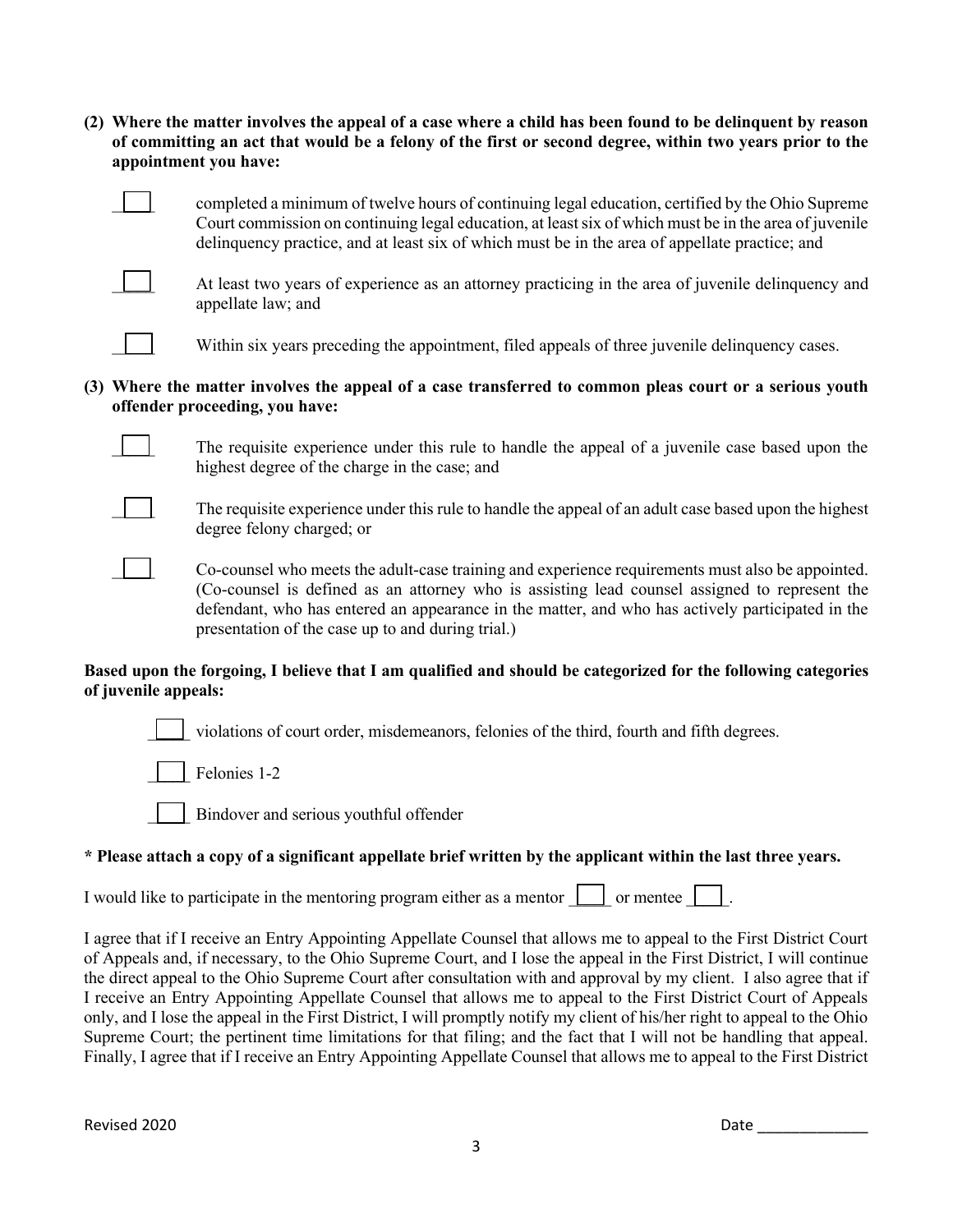Court of Appeals only, should I win the appeal in the First District and the State of Ohio appeals to the Ohio Supreme Court, I will continue to represent my client in the Ohio Supreme Court by requesting that such Court appoint me to continue that direct appeal. **Please check:** I agree

I understand that vouchers are to be submitted within **thirty days** of case termination. Failure to submit the voucher in a timely fashion will result in a 50% reduction in the fee. **Please check:** I understand  $\begin{bmatrix} \cdot & \cdot & \cdot \\ \cdot & \cdot & \cdot \\ \cdot & \cdot & \cdot \\ \cdot & \cdot & \cdot \end{bmatrix}$ .

I agree that every two years, I shall have a minimum of twelve CLE hours in juvenile delinquency practice and procedure, of which six of my CLE hours shall be concentrated in the area of appellate practice and procedures. **Please check:** I agree  $\Box$ .

I am/have been the subject of an ethical grievance/disciplinary/contempt proceeding in connection to myprofessional license. Please check: True  $\vert$  False  $\vert$ . If true, please attach a detailed explanation of the proceedings and outcome.

I agree to make myself available to have my picture taken to be maintained in an inter-office directory of panel and contract attorneys**. Please check:** I agree\_\_\_\_\_\_.

I have been provided a copy and have read the Standards, Guidelines, and Regulations of the Law Office of the Hamilton County Public Defender available online at www.hamiltoncountypd.org and hereby certify that I was admitted to the Bar in  $\frac{1}{2}$  (year) and have practiced juvenile delinquency law for  $\frac{1}{2}$  years. Although in appellate practice it is difficult to personally interview clients who are often already transferred to the Ohio Department of Youth Services or the Ohio Department of Corrections by the time appellate counsel is appointed, I agree to immediately contact my client personally or by letter upon being appointed; and I agree to confer with them in person if possible, or by mail as often as necessary to effectively represent them in their appeal. **Please check:** I agree  $\begin{vmatrix} \cdot & \cdot \\ \cdot & \cdot \end{vmatrix}$ .

I have read and understand the Attorney Qualifications established for appointed counsel as set out O.A.C. 120-1-10 and agree that I am in compliance with the training and experience listed therein. **Please check:** I agree  $\begin{vmatrix} \cdot & \cdot & \cdot \\ \cdot & \cdot & \cdot \\ \cdot & \cdot & \cdot \end{vmatrix}$ .

Attached to this REGISTRATION, I am submitting the required documentation (see below)

- Copy of letterhead/lease verifying location of law office.
- Copy of Continuing Legal Education (CLE) transcript indicating hours completed.
- Copy of Insurance Policy Declarations page, verifying amount and nature of professional liability insurance.
- Copy of Attorney Registration Card, front and back, verifying current registration for active status with the Supreme Court of Ohio.

Name (please print)

 $\mathcal{L}_\text{max}$